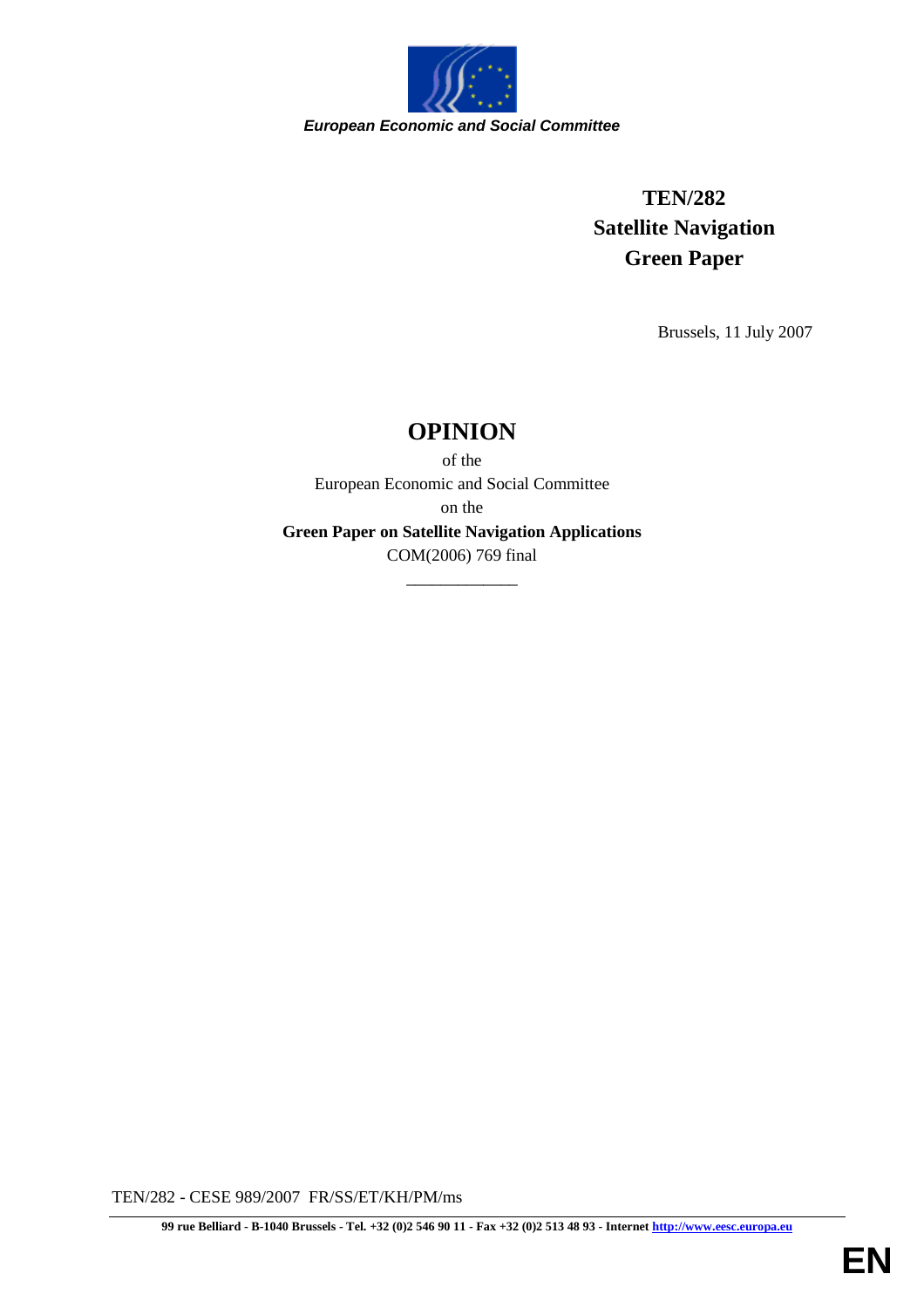On 8 December 2006 the European Commission decided to consult the European Economic and Social Committee, under Article 262 of the Treaty establishing the European Community, on the

> *Green Paper on Satellite Navigation Applications* COM(2006) 769 final.

The Section for Transport, Energy, Infrastructure and the Information Society, which was responsible for preparing the Committee's work on the subject, adopted its opinion on 19 June 2007. The rapporteur was Mr Buffetaut.

At its 437th plenary session, held on 11 and 12 July 2007 (meeting of 11 July), the European Economic and Social Committee adopted the following opinion by 134 votes nem con with five abstentions.

> \* \* \*

#### 1. **Introduction**

- 1.1 GALILEO is the flagship programme of European space policy. The project's scope and strategic nature have led the European Space Agency (ESA) to work jointly with the European Union. Thus, a culture of intergovernmental and Community cooperation should ensure the success of this venture. In the same spirit of cooperation, the project should be implemented as a public-private partnership.
- 1.2 The first test satellite, precursor of future satellites that will ultimately form a constellation of 30, was launched into orbit towards the end of 2005. The development of this project is therefore on course, but has not been without its difficulties and delays.
- 1.3 GALILEO will be a global navigation satellite system, which will provide a set of positioning, navigation and timing services.
- 1.4 GALILEO, with its 30 satellites and its ground stations, will make it possible to provide information on their geographical positions to users in several economic sectors including transport (locating vehicles, ships, aircraft, guidance systems, travel information searches, etc.), justice, police and customs (border control), public works (topography, geodesy and geographical information systems), leisure (maritime and mountain navigation), social services (e.g. assistance to people with disabilities and the elderly), government security and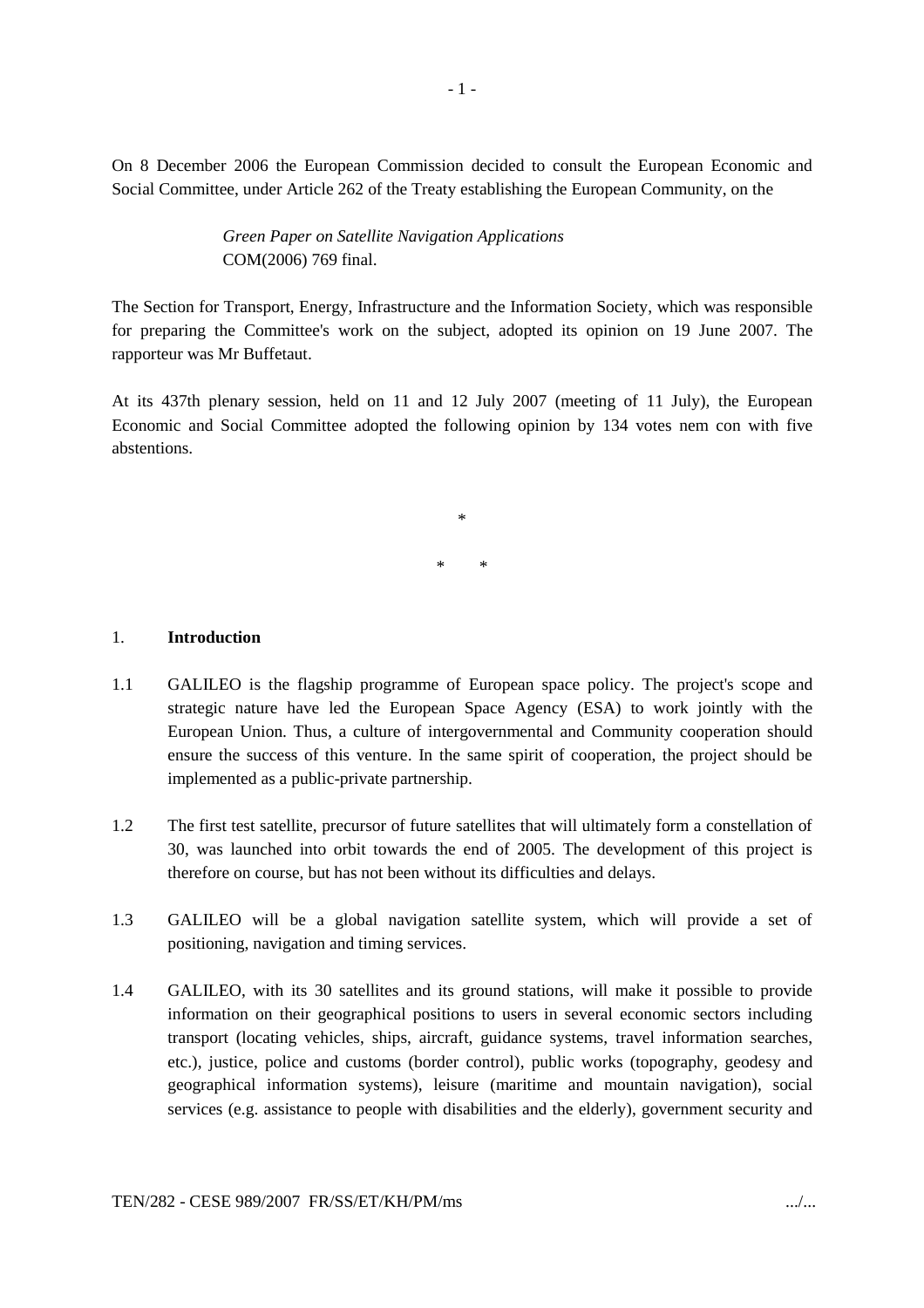safety services, and finally, through emergency beacon location services, rescue at sea or in remote parts of the world.

- 1.5 The market in products and services derived from navigation applications has been forecast to reach EUR 400 billion by 2025.
- 1.6 Disagreement among the partners with regard to the business model for GALILEO and governance of the industrial consortium is so profound that concession negotiations have now stalled. The delays accumulated so far and the absence of any sign of progress on the concession negotiation is a risk for the delivery of the project itself.
- 1.7 Faced with these difficulties, the Transport Council of March had asked the European Commission to take stock of progress in negotiations on the concession contract and look into alternative solutions. Faced with this deadlock, the Commission, in its Communication entitled "Galileo at a cross-road", asked the Council and the European Parliament to take note of the failure of the current concession negotiation and to conclude that it should be ended. However, at the same time, it also asked them to reaffirm their commitment to the continuation of the Galileo programme. The Commission put forward an alternative scenario whereby the development and deployment phases would be supported and financed by the public sector and the concession contract would only concern the operational phase. The European Space Agency would be the procurement agent and design authority on behalf of the European Union.

#### 2. **The gist of the Green Paper**

- 2.1 The Commission document provides (a) a swift overview of the system in place and its foreseeable development and (b) an assessment of the possible innovatory applications. In so doing, it recalls the five proposed types of services (the open access service, the commercial service, the safety-of-life service, the search and rescue service, and a government service with restricted access: the public regulated service). The Green Paper does not address the applications covered by the latter service - it is up to the Member States to decide whether they wish to use it or not. For this reason, the Commission will approach each Member State directly on this subject and will then compile and summarise the answers.
- 2.2 The Commission lists the following sectors as affected by, and potentially interested in, the system.
	- Information on geographical location (for the general public) and emergency calls
	- − Road
	- − Rail
	- − Maritime, inland waterways and fisheries
	- − Aviation
	- − Civil protection, emergency management and humanitarian aid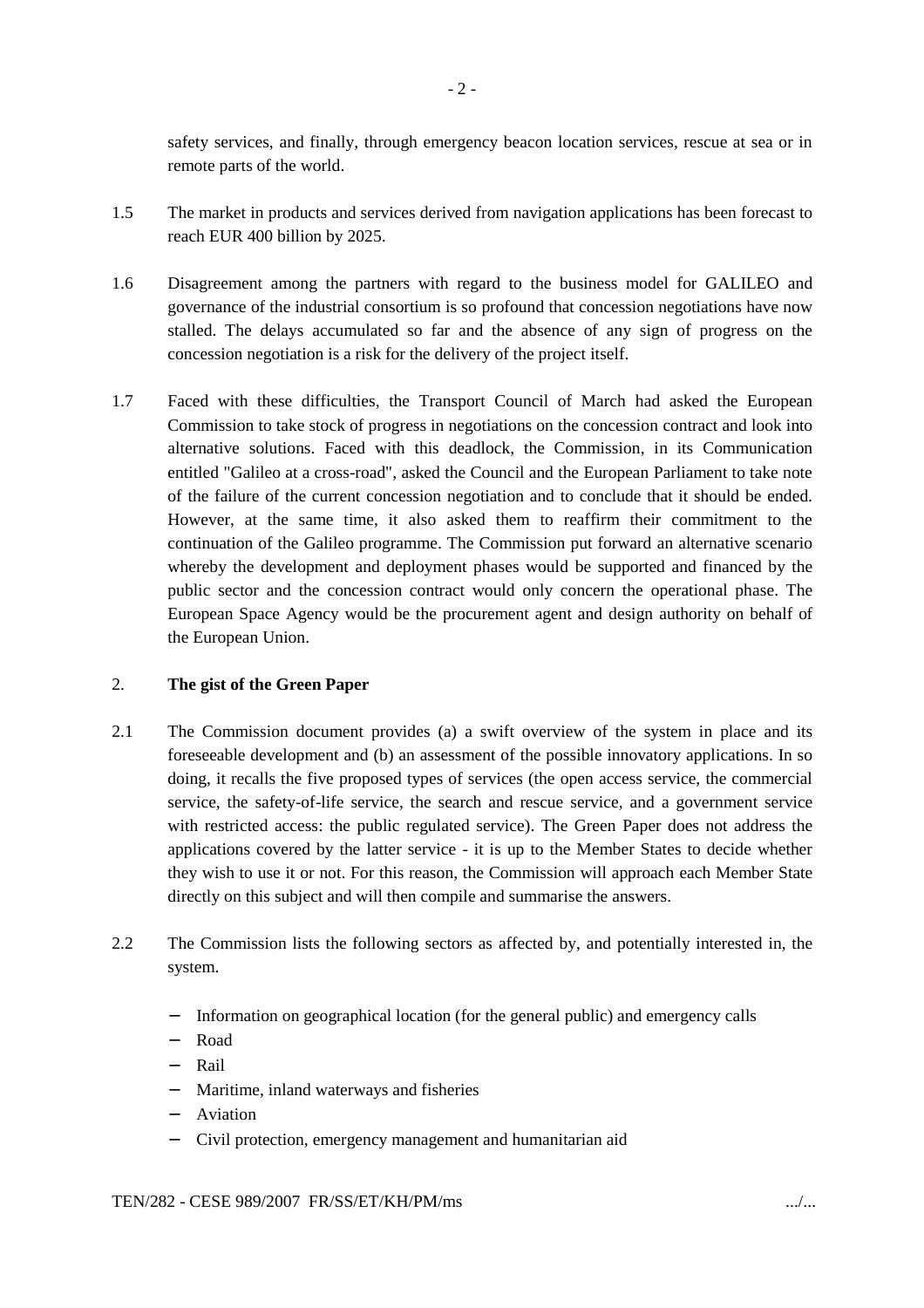- Tracking dangerous goods
- Livestock transport
- − Agriculture, parcel measurements, geodesy and cadastral survey
- Energy, oil and gas
- Search and rescue
- − Logistics
- Environment
- Sport and tourism
- Law enforcement.
- 2.3 The length of this list of possible applications highlights the scope and broad range of potential applications.
- 2.4 As usual, the Green Paper concludes with a list of questions to stakeholders. It is not for the EESC to provide specific answers to these questions, but rather to stress those which it considers particularly important, and raise questions that should have been asked but were not.
- 2.5 The Commission is analysing the feedback on the Green Paper received from interested parties. Feedback is quite scant and sometimes too general to draw conclusions. As a result, the Commission intends to complete the process by undertaking further in-depth consultations with a view to publishing an action plan in October 2007. To date, no major economic sector has shown any real interest in the paid services. This is a good illustration of the difficulties involved in competing against a service that is available to the public free of charge, even if the latter is not guaranteed. This therefore raises the question of the economic and financial equilibrium of the European system, a civilian service that does not benefit from the same level of public backing (in this case from the military) as the American GPS.

### 3. **Key questions**

3.1 Question  $2<sup>1</sup>$  on the protection of privacy is a matter of particular importance, to which the EESC has already given special attention by calling for the stringent protection of the right to privacy. This raises the question of striking a balance between the right to privacy and the possibilities offered by this technology. It should however be emphasised that the satellite positioning and navigation systems enable users to establish their position, but this position is only known to themselves and is not available to third parties unless the user decides to pass on the information, for instance via a form of mobile telecommunication like GSM. Since they are one-way systems, the operator of a navigation system - be it GPS, GALILEO, or the Russian system GLONASS – does not know who the users are and has no way of finding out who is using the navigation signals, let alone their geographical position. As a result, the issue

<sup>1</sup> COM(2006) 769, Section 4.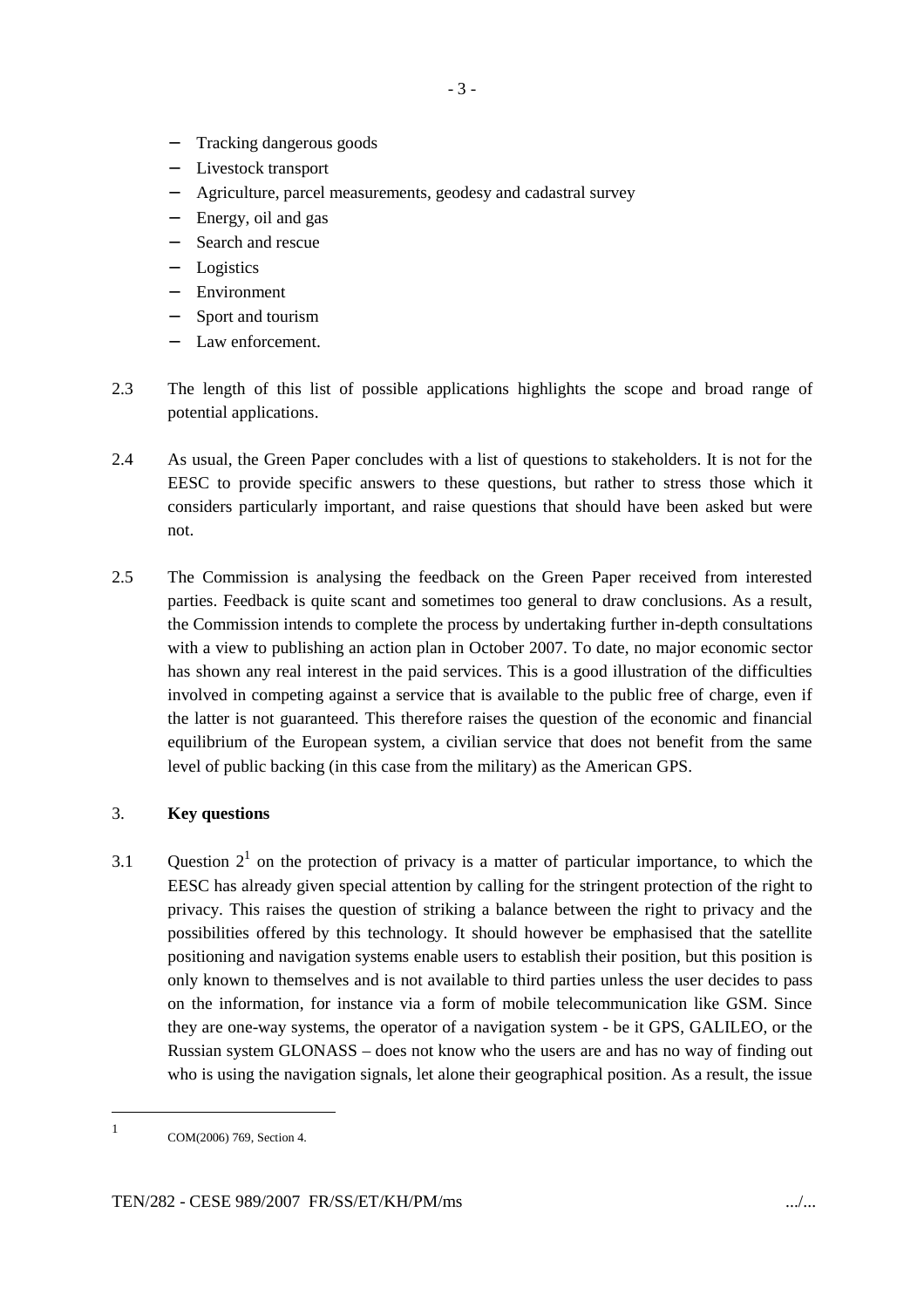of protecting the right to privacy has to be studied on the basis of the individual applications offered to users. Many of these services require the user's geographical position to be instantly re-sent to a server, which will then be able to provide the information requested by the latter (e.g. information about road traffic).

- 3.2 Question  $5^2$  on international cooperation raises a number of issues. The European Union has signed cooperation agreements with China, Israel, South Korea, Morocco and Ukraine, and other agreements are being considered with India, Brazil, Argentina and Australia. Although these cooperation agreements are clearly desirable to strengthen GALILEO's international scope, mainly in connection with such issues as standardisation, the opening of markets, certification, frequencies and intellectual property rights, we should nevertheless exercise caution because the main motive of some partners is the acquisition of knowledge and European know-how in order to gain time in developing their own technologies, which would then compete against GALILEO. It has now become abundantly clear that this was China's primary intention when it signed a cooperation agreement on GALILEO with the EU in 2003. Furthermore, it is surprising to note that neither Norway nor Switzerland have as yet concluded an agreement with the EU covering their cooperation in the GALILEO programme, despite the fact that they are financing its development/validation phase through their participation in the European Space Agency. As a result, their potential access to GALILEO's public regulated service has yet to be determined.
- 3.3 In any event, and in general, the cooperation undertaken did not involve the public regulated service. Moreover, negotiations for international cooperation have slowed down because the main priority is the effective implementation of the European satellite navigation project, a phenomenon that is symptomatic of the difficulties encountered.
- 3.4 Questions 6 and  $7<sup>3</sup>$  on standards and certification raise the problem of certification for the equipment and the system itself and onboard navigation terminals. This is a particularly sensitive issue for aviation and rail transport, two sectors where safety and signalling equipment are subject to rigorous internationally recognised certification procedures. The certification of the GALILEO system itself only makes sense in the context of a specific sector of application, e.g. civil aviation, which lays down applicable rules and procedures for certification. The certification of terminals and equipment on board mobile machinery using the GALILEO services involves more than just the positioning terminal. It also involves all the other equipment that uses the position information and finally delivers the information gathered to the pilot or captain. The usual certification procedures for that specific application therefore apply. Thus, the issue has to be dealt with separately for each specific application.

<sup>2</sup> COM(2006) 769, Section 5.3.

<sup>3</sup> COM(2006) 769, Section 5.4.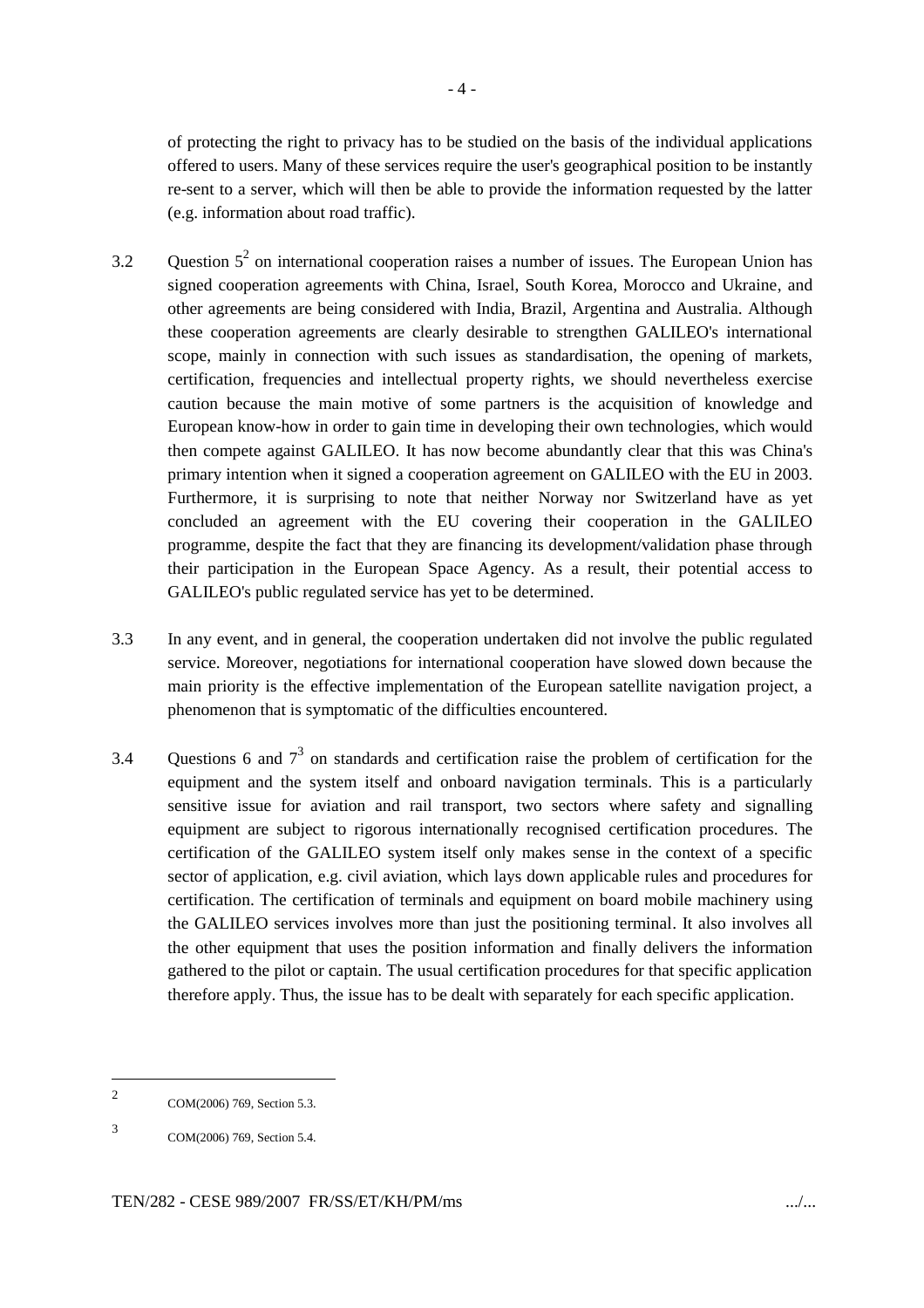- access service, the commercial service or the public regulated service. The European Commission is considering a system similar to the one applied in civil aviation, i.e. a fixed amount to be covered by insurance and the rest by the public authorities. In this case, the key question would be to establish the threshold at which the liability of the authorities would be triggered. The threshold currently being considered is high – approximately a billion euros.
- 3.6 To what extent does the signal provider guarantee performance? This question is of acute importance in the aviation, rail and even maritime sectors.
- 3.7 If, for instance, a bad quality signal results in a plane crash or shipwreck, possibly causing an oil spill: who would be liable and to what extent? A distinction would have to be drawn here between contractual liability and extra-contractual liability.
- 3.8 Would the GALILEO operator be wholly liable or would liability be shared with States? And if so, which States: the launching State, the European Union, or the States participating in the GALILEO project? These issues must be addressed and settled in order to ensure that GALILEO's commercial applications can be developed in a satisfactory and reliable legal framework.
- 3.9 There are precedents, e.g. Ariane. The risk of damage to third parties caused by launches is carried by Arianespace for up to EUR 100 million. Anything in excess of this amount is covered by the French State. There are similar risk sharing arrangements between commercial operators and States in the civil aviation sector, which might perhaps be applied to GALILEO. Nevertheless, the sensitive issue remains the need to agree where to draw the dividing line: what is the appropriate share of liability to be borne by the public authorities and the operator, especially for new services?
- 3.10 A system based on the latter, if applied to the GALILEO programme, would obviously involve clearly specifying which public authority would be in a position to share liability with the GALILEO operator.
- 3.11 Question  $9^4$  on intellectual property is important. Even if public institutions finance initial research, it is important that intellectual property rights to the applications should belong to the companies, especially the SMEs, that develop and implement them.

<sup>4</sup> COM(2006) 769, Section 5.6.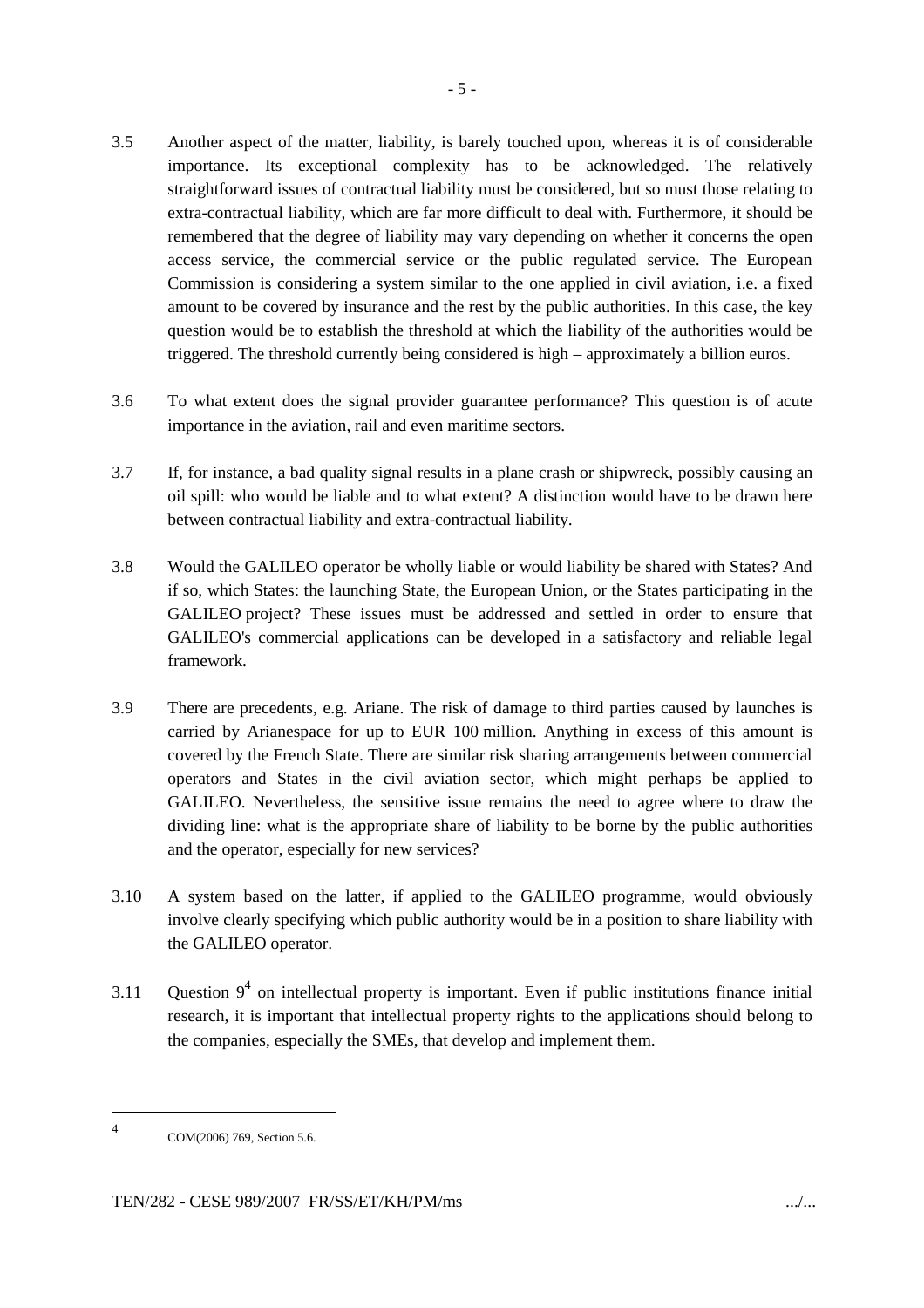- 3.12 The military uses of GALILEO also have to be considered. Unlike GPS, a military system made available for civilian purposes on a discretionary basis, GALILEO is a civilian system. As is the case with the GPS civilian signal, there is nothing to prevent the armed forces of any country from using GALILEO's open access service for a military purpose, even though the public regulated service, which is specifically regulated by the EU Member States, offers more advantages than other GALILEO services in that it is more powerful in terms of scrambling and independence (different bands and frequencies are used).
- 3.13 Without entering into a discussion of the various military uses of GALILEO's public regulated service, which lie well outside the scope of this opinion and are not dealt with in the Green Paper, the fact remains that GALILEO's financial equilibrium partly depends on this service. This point will undoubtedly continue to be discussed in the new configuration for the GALILEO programme proposed by the Commission. Moreover, in its Communication, the Commission states that "whilst maintaining the system as a civil system significant revenues could also come from military users".

#### 4. **Conclusion**

- 4.1 The Green Paper on satellite navigation applications provides an overview of many of the sectors for which satellite navigation would indeed be relevant. It needs to be completed in a number of very important areas such as intellectual property rights in processes that could open the way to new fields of application, and certification and liability arrangements.
- 4.2 The matter of government or even military use of GALILEO by EU Member States, which is handled through direct dialogue between the Commission and the Member States, and among the Member States themselves within the GALILEO security board, is very important insofar as it has a significant impact on GALILEO's financial model. It seems clear that this matter needs to be re-examined, particularly since the public sector contribution looks set to increase substantially as a result of the failure of the first public-private partnership scenario.
- 4.3 It is extremely useful and interesting to consider satellite navigation applications. However, it is also necessary to be sure that the constellation is completed. The Commission's new proposals are the GALILEO programme's last chance. The EESC is well aware of the financial effort they require of Member States. However, at a time when the EU is dealing with its citizens' scepticism, and a certain "disenchantment" revealed by debates on the draft Constitutional Treaty, the impact of abandoning the GALILEO programme would be disastrous in Europe and abroad. Its failure would show the world that the European Union was unable to rally round an ambitious scientific, technical and business project. It is essential to complete the GALILEO programme in order to demonstrate the European Union's ability to bounce back and successfully complete major forward thinking projects.